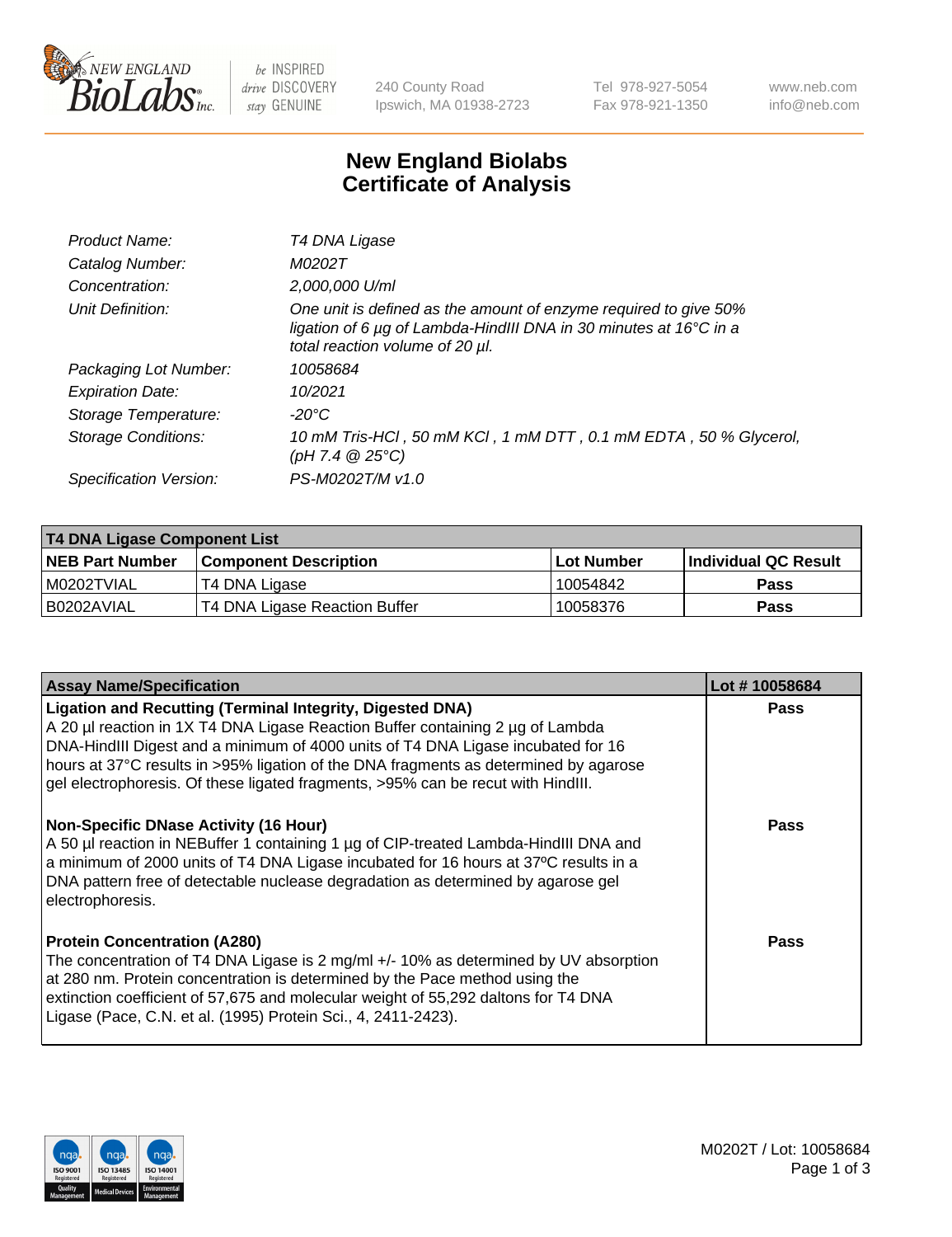

be INSPIRED drive DISCOVERY stay GENUINE

240 County Road Ipswich, MA 01938-2723 Tel 978-927-5054 Fax 978-921-1350

www.neb.com info@neb.com

| <b>Assay Name/Specification</b>                                                                                                                                                                                                                                                                                                                                                                             | Lot #10058684 |
|-------------------------------------------------------------------------------------------------------------------------------------------------------------------------------------------------------------------------------------------------------------------------------------------------------------------------------------------------------------------------------------------------------------|---------------|
| <b>Protein Purity Assay (SDS-PAGE)</b><br>T4 DNA Ligase is ≥ 95% pure as determined by SDS-PAGE analysis using Coomassie Blue<br>detection.                                                                                                                                                                                                                                                                 | Pass          |
| qPCR DNA Contamination (E. coli Genomic)<br>A minimum of 2000 units of T4 DNA Ligase is screened for the presence of E. coli<br>genomic DNA using SYBR® Green qPCR with primers specific for the E. coli 16S rRNA<br>locus. Results are quantified using a standard curve generated from purified E. coli<br>genomic DNA. The measured level of E. coli genomic DNA contamination is ≤ 1 E. coli<br>genome. | Pass          |
| <b>RNase Activity (Extended Digestion)</b><br>A 10 µl reaction in NEBuffer 4 containing 40 ng of a 300 base single-stranded RNA<br>and a minimum of 1 µl of T4 DNA Ligase is incubated at 37°C. After incubation for 16<br>hours, >90% of the substrate RNA remains intact as determined by gel electrophoresis<br>using fluorescent detection.                                                             | <b>Pass</b>   |
| <b>Single Stranded DNase Activity (FAM-Labeled Oligo)</b><br>A 50 µl reaction in CutSmart® Buffer containing a 20 nM solution of a fluorescent<br>internal labeled oligonucleotide and a minimum of 10,000 units of T4 DNA Ligase<br>incubated for 16 hours at 37°C yields <5% degradation as determined by capillary<br>electrophoresis.                                                                   | Pass          |
| <b>DNase Activity (Labeled Oligo, 3' extension)</b><br>A 50 µl reaction in CutSmart® Buffer containing a 20 nM solution of a fluorescent<br>labeled double-stranded oligonucleotide containing a 3' extension and a minimum of<br>10,000 units of T4 DNA Ligase incubated for 16 hours at 37°C yields <5% degradation<br>as determined by capillary electrophoresis.                                        | Pass          |
| <b>DNase Activity (Labeled Oligo, 5' extension)</b><br>A 50 µl reaction in CutSmart® Buffer containing a 20 nM solution of a fluorescent<br>labeled double-stranded oligonucleotide containing a 5' extension and a minimum of<br>10,000 units of T4 DNA Ligase incubated for 16 hours at 37°C yields <5% degradation<br>as determined by capillary electrophoresis.                                        | <b>Pass</b>   |
| Double Stranded DNase Activity (Labeled Oligo)<br>A 50 µl reaction in CutSmart® Buffer containing a 20 nM solution of a fluorescent<br>labeled double-stranded oligonucleotide containing a blunt end and a minimum of<br>10,000 units of T4 DNA Ligase incubated for 16 hours at 37°C yields <5% degradation<br>as determined by capillary electrophoresis.                                                | <b>Pass</b>   |
| <b>Endonuclease Activity (Nicking)</b><br>A 50 µl reaction in NEBuffer 1 containing 1 µg of supercoiled PhiX174 DNA and a                                                                                                                                                                                                                                                                                   | <b>Pass</b>   |